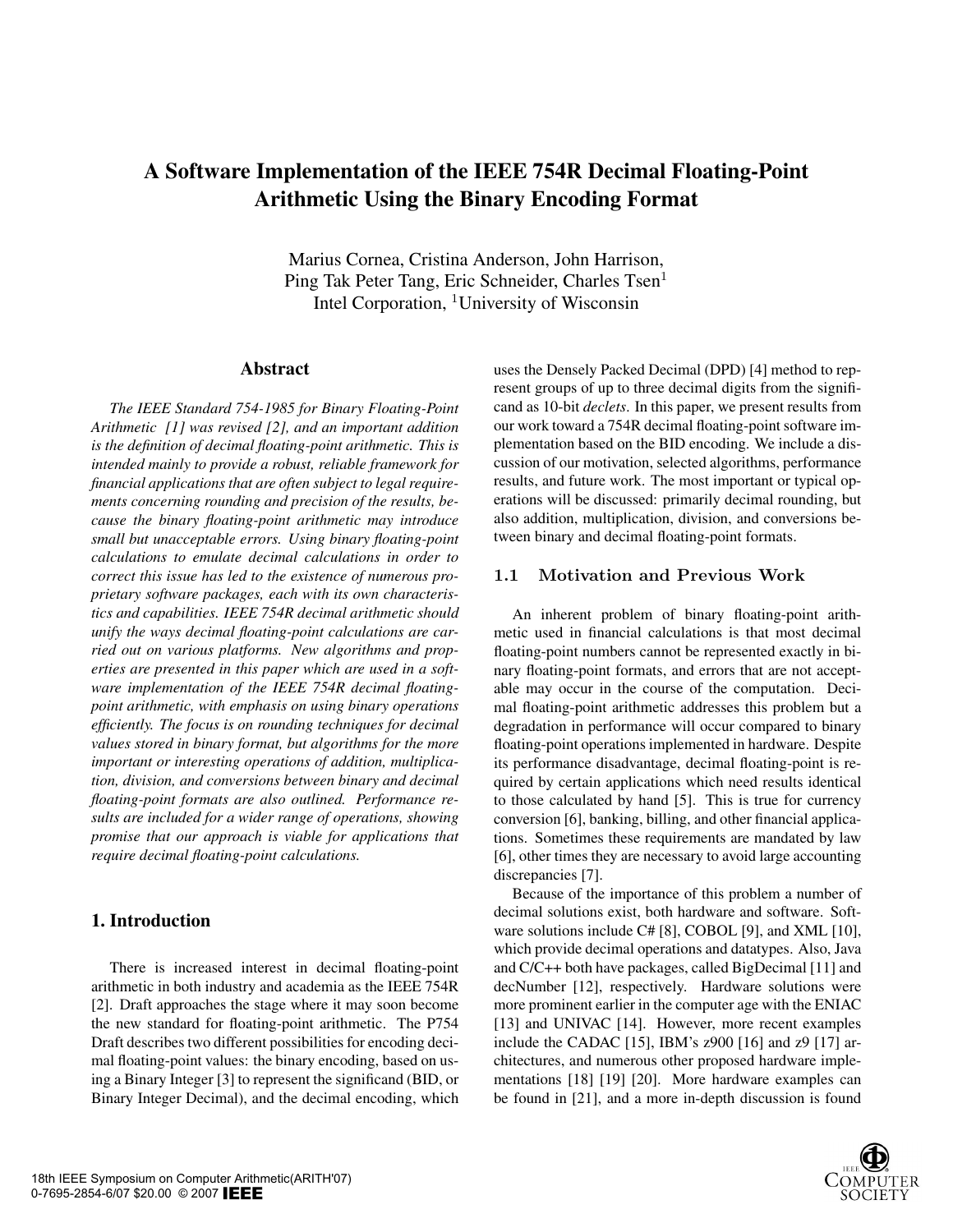in Wang's Processor Support for Decimal Floating-Point Arithmetic [22].

Estimations have been made that hardware approaches to decimal floating-point will have average speedups of 100- 1000 times over software [7]. However, results from our implementation show that this is unlikely, as maximum clock cycle counts for decimal operations implemented in software are in the range of tens or hundreds on a variety of platforms. Hardware implementations would undoubtedly yield a significant speedup but not as dramatic, and that will make a difference only if applications spend a large percentage of their time in decimal floating-point computations.

## **2. Decimal Rounding**

A decimal floating-point number  $n$  is encoded using three fields: sign s, exponent e, and significand  $\sigma$  with at most p decimal digits, where p is the precision (p is 7, 16, or 34 in IEEE 754R, but  $p = 7$  for the 32-bit format is for storage only). The significand can be scaled up to an integer  $C$ , referred to as the *coefficient* (and the exponent is decreased accordingly):  $n = (-1)^s \cdot 10^e \cdot \sigma = (-1)^s \cdot 10^{e'} \cdot C$ .

The need to round an exact result to the precision  $p$  of the destination format occurs frequently for the most common decimal floating-point operations: addition, subtraction, multiplication, fused multiply-add, and several conversion operations. For division and square root this happens only in certain corner cases. If the decimal floating-point operands are encoded using the IEEE 754R binary format, the rounding operation can be reduced to rounding of an integer binary value  $C$  to  $p$  decimal digits. Performing this operation efficiently on decimal numbers stored in binary format is very important, as it enables good software implementations of decimal floating-point arithmetic on machines with binary hardware. For example assume that the exact result of a decimal floating-point operation has a coefficient  $C = 1234567890123456789$  with  $q = 19$  decimal digits that is too large to fit in the destination format, and needs to be rounded to the destination precision of  $p = 16$ digits.

As mentioned,  $C$  is available in binary format. To round C to 16 decimal digits, one has to remove the lower  $x = 3$ decimal digits ( $x = q - p = 19 - 16$ ) and possibly to add one unit to the next decimal place, depending on the rounding mode and on the value of the quantity that has been removed. If C is rounded to nearest, the result will be  $C = 1234567890123457 \cdot 10^3$ . If C is rounded toward zero, the result will be  $C = 1234567890123456 \cdot 10^3$ .

The straightforward method to carry out this operation is to divide  $C$  by 1000, to calculate and subtract the remainder, and possibly to add 1000 to the result at the end, depending on the rounding mode and on the value of the remainder.

A better method is to multiply C by  $10^{-3}$  and to truncate the result so as to obtain the value 1234567890123456. However, negative powers of 10 cannot be represented exactly in binary, so an approximation will have to be used. Let  $k_3 \approx 10^{-3}$  be an approximation of  $10^{-3}$  and thus  $C \cdot k_3 \approx 1234567890123456$ . If  $k_3$  overestimates the value of  $10^{-3}$  then  $C \cdot k_3 > 1234567890123456$  Actually, if  $k_3$ is calculated with sufficient accuracy it will be shown that  $[C \cdot k_3] = 1234567890123456$  with certainty.

(Note: the  $floor(x)$ ,  $ceiling(x)$ , and  $fraction(x)$  functions are denoted here by  $\lfloor x \rfloor$ ,  $\lceil x \rceil$ , and  $\{x\}$  respectively.)

Let us separate the rounding operation of a value  $C$  to fewer decimal digits into two steps: first calculate the result rounded to zero, and next apply a correction if needed, by adding one unit to its least significant digit. Rounding overflow (when after applying the correction the result requires  $p + 1$  decimal digits) is not considered here.

The *first step* in which the result rounded toward zero is calculated can be carried out by any of the following four methods:

**Method 1.** Calculate  $k_3 \approx 10^{-3}$  as a y-bit approximation of  $10^{-3}$  rounded up (where y will be determined later). Then,  $[C \cdot k_3] = 1234567890123456$ , exactly the same value as  $\lfloor C/10^3 \rfloor$ . It can be noticed however that  $10^{-3} = 5^{-3} \cdot 2^{-3}$  and that multiplication by  $2^{-3}$  is simply a shift to the right by 3 bits. Three more methods to calculate the result rounded toward zero are then possible:

**Method 1a.** Calculate  $h_3 \approx 5^{-3}$  as a y-bit approximation of  $5^{-3}$  rounded up (where y will be determined later). Then  $\lfloor (C \cdot h_3) \cdot 2^{-3} \rfloor = 1234567890123456$ , the same as  $\lfloor C/10^3 \rfloor$ . However, this method is no different from Method 1, so the approximation of  $5^{-3}$  has to be identical in number of significant bits to the approximation of  $10^{-3}$ from Method 1 (but it will be scaled up by a factor of  $2<sup>3</sup>$ ).

A third method is obtained if instead of multiplying by  $2^{-3}$  at the end, C is shifted right and truncated before multiplication by  $h_3$ :

**Method 2.** Calculate  $h_3 \approx 5^{-3}$  as a y-bit approximation of  $5^{-3}$  rounded up (where y will be determined later). Then  $\lfloor [C \cdot 2^{-3}] \cdot h_3 \rfloor = 1234567890123456$ , which is identical to  $\lfloor C/10^3 \rfloor$ . It will be shown that  $h_3$  can be calculated to fewer bits than  $k_3$  from Method 1.

A final and fourth method is obtained by multiplying C by  $h_3$  and then truncating, followed by a multiplication by  $2^{-3}$  and a second truncation:

**Method 2a.** Calculate  $h_3 \approx 5^{-3}$  as a y-bit approximation of  $5^{-3}$  rounded up (where y can be determined later). Then  $\lfloor |C \cdot h_3| \cdot 2^{-3} \rfloor = 1234567890123456$ . However, it can be shown that in this last case  $h_3$  has to be calculated to the same number of bits as  $k_3$  in Method 1, which does not represent an improvement over Method 1.

Only Method 1 and Method 2 shall be examined next. We will solve next the problem of rounding correctly a

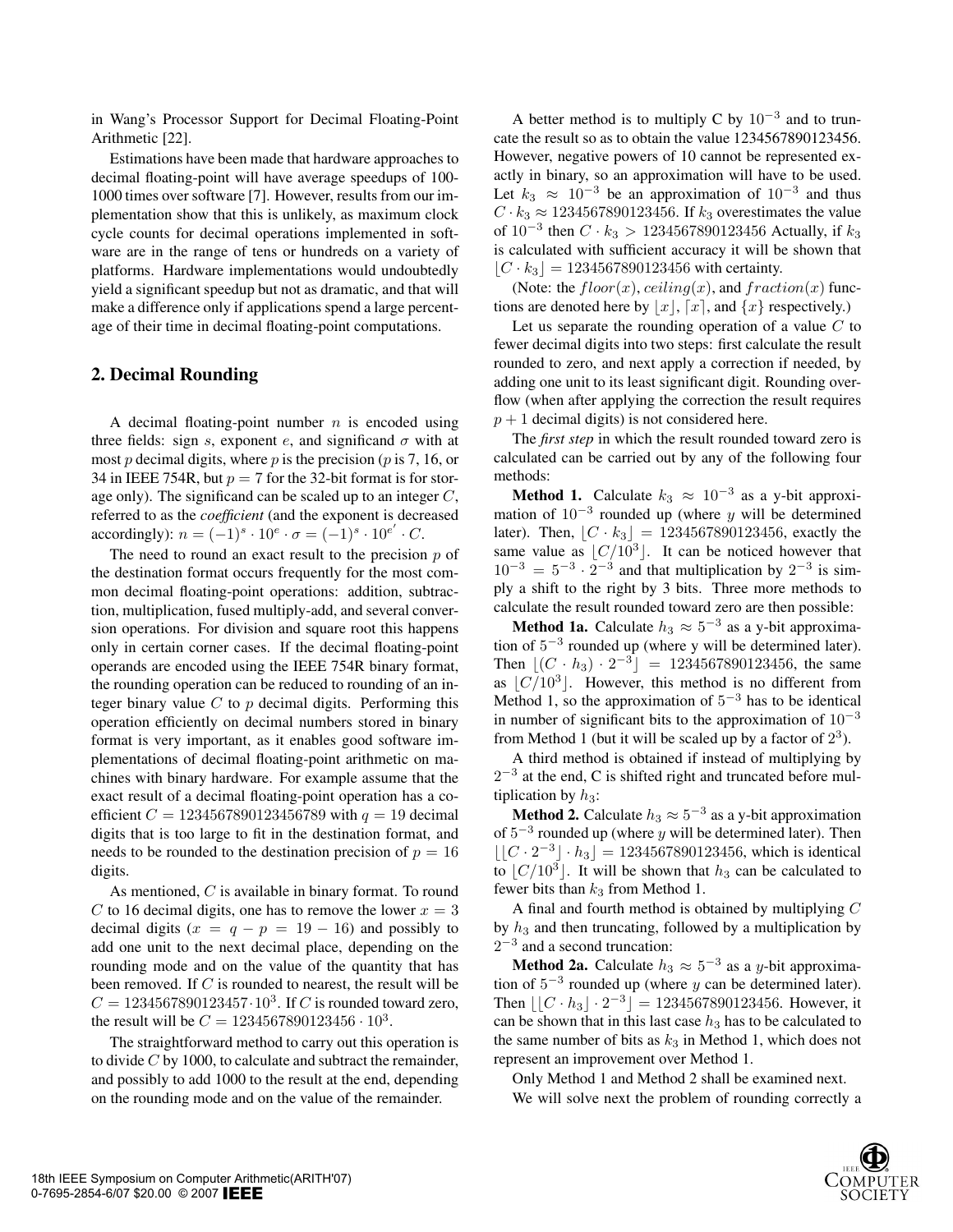number with q digits to  $p = q - x$  digits, using approximations to negative powers of 10 or 5. We will also solve the problem of determining the shortest such approximations, i.e. with the least number of bits.

### **2.1 Method 1 for Rounding a Decimal Coefficient**

For rounding a decimal coefficient represented in binary using Method 1, the following property specifies the minimum accuracy y for the approximation  $k_x \approx 10^{-x}$  which ensures that a value C with q decimal digits represented in binary can be truncated without error to  $p = q - x$  digits by multiplying C by  $k_x$  and truncating. Property 1 states that if  $y \geq \lceil \{ \log_2 10 \cdot x \} + \log_2 10 \cdot q \rceil$  and  $k_x$  is a y-bit approximation of  $10^{-x}$  rounded up, then we can calculate  $\left[ \overrightarrow{C} \cdot k_x \right]$ in the binary domain and we will obtain the same result as for  $\lfloor C/10^x \rfloor$  calculated in decimal.

**Property 1:** Let  $q \in N$ ,  $q > 0$ ,  $C \in N$ ,  $10^{q-1} \le C <$  $10^q - 1, x \in \{1, 2, 3, \ldots, q - 1\}$ , and  $\rho = log_2 10$ . If  $y \in N$ satisfies  $y \geq \lfloor \{\rho \cdot x\} + \rho \cdot q \rfloor$  and  $k_x$  is a y-bit approximation of  $10^{-x}$  rounded up (the subscript  $RP$ , y indicates rounding up to y bits), i.e.  $k_x = (10^{-x})_{RP,y} = 10^{-x} \cdot (1 + \varepsilon)$  where  $0 < \varepsilon < 2^{-y+1}$  then  $\left| \vec{C} \cdot k_x \right| = \left| \vec{C} / 10^x \right|$ 

#### **Proof outline:**

The proof can be carried out starting with the representation of C in decimal,  $C = d_0 \cdot 10^{q-1} + d_1 \cdot 10^{q-2} + \ldots$  $d_{q-2} \cdot 10^{1} + d_{q-1}$ , where  $d_0, d_1, \ldots, d_{q-1} \in \{0, 1, \ldots, 9\}$ and  $d_0 \neq 0$ . The value of C can be expressed as  $C =$  $10^x \cdot H + L$ , where  $H = [C/10^x] = d_0 \cdot 10^{q-x-1} + d_1$ .  $10^{q-x-2} + d_2 \cdot 10^{q-x-3} + \ldots + d_{q-x-2} \cdot 10^1 + d_{q-x-1} \in$  $[10^{q-x-1}, 10^{q-x}-1]$  and  $L = C \overset{\circ}{\mathcal{R}} 10^x = d_{q-x} \cdot 10^{x-1} +$  $d_{q-x+1} \cdot 10^{x-2} + \ldots + d_{q-2} \cdot 10^1 + d_{q-1} \in [0, 10^x - 1].$ Then the minimum value of y can be determined such that  $[C \cdot k_x] = H \Leftrightarrow H \leq (H + 10^{-x} \cdot L) \cdot (1 + \varepsilon) < H + 1 \Leftrightarrow$  $10^{-x} \cdot \varepsilon < 10^{-2x} / (H + 1 - 10^{-x})$  (1)

But  $10^{-x} \cdot \varepsilon$  is the absolute error in  $k_x = 10^{-x} \cdot (1 + \varepsilon)$ , and it is less than one unit-in-the-last-place (ulp) of  $k_x$ . It can be shown that for all  $x$  of interest in the context of the IEEE 754R floating-point formats,  $x \in \{1, 2, 3, \ldots, 34\},\$  $k_x$  is in the same binade as  $10^{-x}$ , because one cannot find a power of 2 to separate  $10^{-x}$  and  $k_x = 10^{-x} \cdot (1 + \varepsilon)$ (that would place the two values in different binades) with  $k_x$  represented with a reasonable number of bits y. This can be checked exhaustively for  $x \in \{1, 2, 3, \ldots, 34\}$ . For this, assume that such a power of 2 exists:  $10^{-x} < 2^{-s} \le$  $10^{-x} \cdot (1+\varepsilon) \Leftrightarrow \frac{10^x}{(1+\varepsilon)} \leq 2^s < 10^x \Leftrightarrow \frac{2^{\rho \cdot x}}{(1+\varepsilon)} \leq 2^s < 2^{\rho \cdot x}.$ Even for those values of x where  $\rho \cdot x$  is slightly larger than an integer ( $x = 22$ ,  $x = 25$ , and  $x = 28$ ),  $\varepsilon$  would have to be too large in order to satisfy  $\frac{2^{p \cdot x}}{(1+\epsilon)} \leq 2^s$ . The conclusion is that  $k_x$  is in the same binade as  $10^{-x}$ , which will let us determine  $\text{ulp}(k_x) = 2^{-\lfloor \rho \cdot x \rfloor - y}$ . In order to satisfy inequality (1), it is sufficient to have (increasing the

left hand side and decreasing the right hand side of the inequality):  $ulp(k_x) \leq \frac{10^{-2x}}{(10^{q-x}-10^{-x})}$  This leads eventually to  $y \geq \lceil {\rho \cdot x} + \rho \cdot q \rceil$ , q.e.d. In our example from Method 1 above,  $y = \left\{ \left\{ \rho \cdot 3 \right\} + \rho \cdot 19 \right\} = 65$  (so  $10^{-3}$  needs to be rounded up to 65 bits).

The values  $k_x$  for all x of interest are pre-calculated and are stored as pairs  $(K_x, e_x)$ , with  $K_x$  and  $e_x$  positive integers, and  $k_x = K_x \cdot 2^{-ex}$ . This allows for efficient implementations, exclusively in the integer domain, of several decimal floating-point operations, in particular addition, subtraction, multiplication, fused multiply-add, and certain conversions.

The *second step* in rounding correctly a value C to fewer decimal digits consists of applying a correction to the value rounded to zero, if necessary. The inexact status flag has to be set correctly as well. For this we have to know whether the original value that we rounded was exact (did it have  $x$  trailing zeros in decimal?) or if it was a midpoint when rounding to nearest (were its  $x$  least significant decimal digits a 5 followed by  $x - 1$  zeros?).

Once we have the result truncated to zero, the straightforward method to check for exactness and for midpoints could be to calculate the remainder  $C \%$  10<sup>x</sup> and to compare it with 0 and with  $50...0$  (x decimal digits), which is very costly. However, this is not necessary because the information about exact values and midpoints is contained in the fractional part f of the product  $C \cdot k_x$ .

The following property states that if  $C \cdot 10^{-x}$  covers an interval  $[H, H+1)$  of length 1 where H is an integer, then  $C \cdot$  $k_x$  belongs to [H, H+1) as well and the fraction f discarded by the truncation operation belongs to  $(0, 1)$  (so  $f$  cannot be 0). More importantly, we can identify the exact cases  $C \cdot 10^{-x} = H$  (then rounding C to  $p = q - x$  digits is an exact operation) and the midpoint cases  $C \cdot 10^{-x} = H + \frac{1}{2}$ .

**Property 2:** Let  $q \in N, q > 0, x \in \{1, 2, 3, \ldots, q - 1\},\$  $C \in N$ ,  $10^{q-1} \le C < 10^q - 1$ ,  $C = 10^x \cdot H + L$  where  $H \in [10^{q-x-1}, 10^{q-x} - 1], L \in [0, 10^x - 1], H, L \in N$ ,  $f = C \cdot k_x - [C \cdot k_x], \rho = log_2 10, y \in N, y \ge 1 + \lceil \rho \cdot q \rceil,$  $k_x = 10^{-x} \cdot (1 + \varepsilon)$ ,  $0 < \varepsilon < 2^{-y+1}$ . Then the following are true:

(a) 
$$
C = H \cdot 10^x
$$
 iff  $0 < f < 10^{-x}$   
\n(b)  $H \cdot 10^x < C < (H + \frac{1}{2}) \cdot 10^x$  iff  $10^{-x} < f < \frac{1}{2}$   
\n(c)  $C = (H + \frac{1}{2}) \cdot 10^x$  iff  $\frac{1}{2} < f < \frac{1}{2} + 10^{-x}$   
\n(d)  $(H + \frac{1}{2}) \cdot 10^x < C < (H + 1) \cdot 10^x$  iff  $\frac{1}{2} + 10^{-x} < f < 1$ 

(Proof not included, but straightforward to obtain.) This property is useful for determining the exact and the midpoint cases. For example if  $0 < f < 10^{-x}$  then we can be sure that the result of the rounding from  $q$  decimal digits to  $p = q - x$  digits is exact.

Another important result of Property 2 was that it helped refine the results of Property 1. Although the accuracy y of  $k_x$  determined in Property 1 is very good, it is not the best

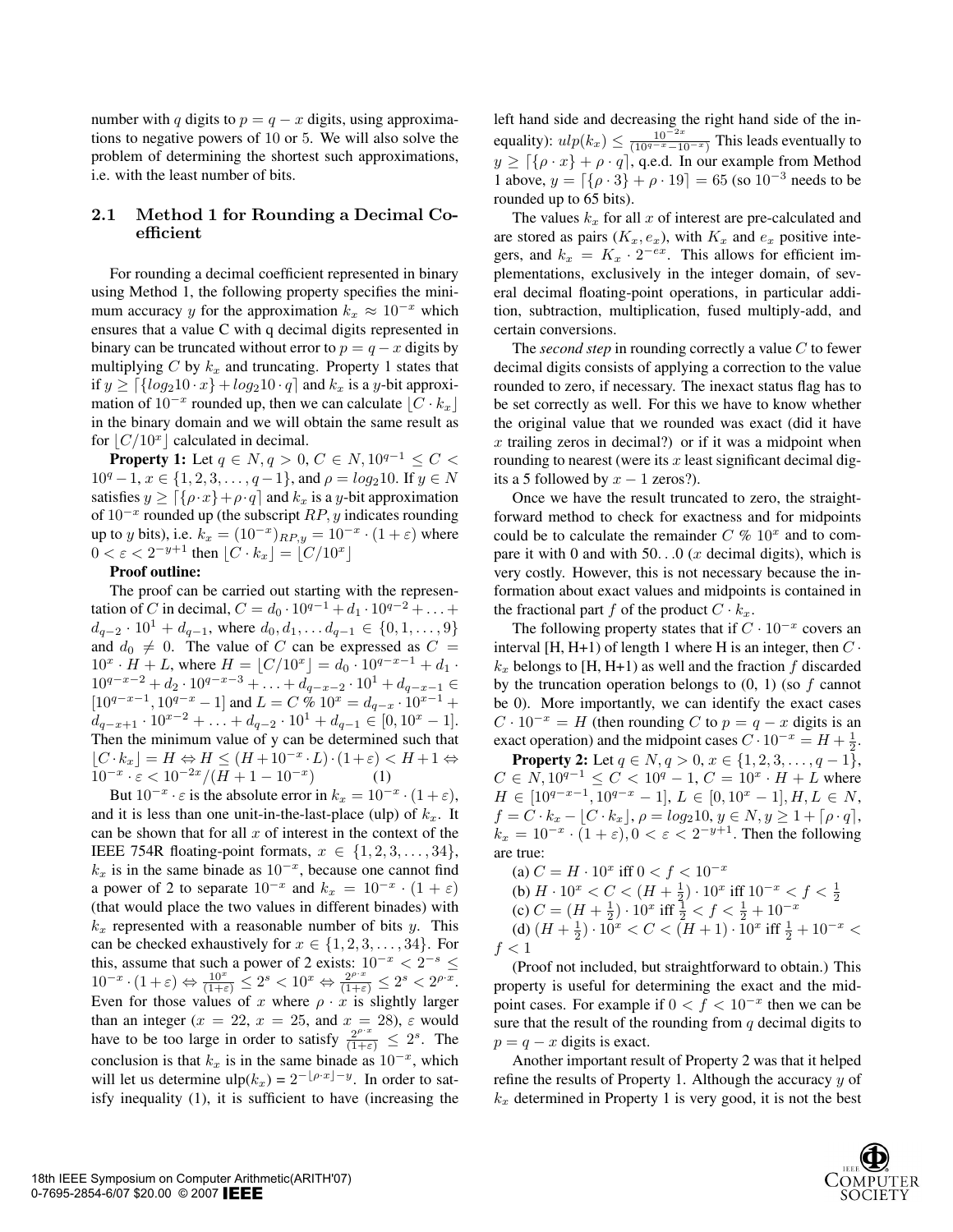possible. For a given pair q and  $x = q - p$ , starting with the value  $y = \left[\{\rho \cdot x\} + \rho \cdot q\right]$  one can try to reduce it one bit at a time, while checking that the corresponding  $k_x$ will still yield the correct results for rounding in all cases and it will also allow for exactness and midpoint detection as shown above. To verify that a new (and smaller) value of y still works, just four inequalities have to be verified for boundary conditions related to exact cases and midpoints:  $H \cdot 10^x \cdot k_x < H + 10^{-x}, (H + 1/2 - 10^{-x}) \cdot 10^x \cdot k_x <$  $H + 1/2$ ,  $(H + 1/2) \cdot 10^{x} \cdot k_x < H + 1/2 + 10^{-x}$ , and  $(H + 1 - 10^{-x}) \cdot 10^x \cdot k_x < H + 1$ . Because the functions of H from these inequalities can be reduced to monotonic and increasing ones, it is sufficient to verify the inequalities just for the maximum value  $H = 10^{q-x} - 1 = 99...9$  $(q - x)$  decimal digits). For example, this method applied to the constant  $k_3$  used to illustrate Method 1 (for truncation of a 19-digit number to 16 digits) allowed for a reduction of the number of bits from  $y = 65$  to  $y = 62$  (important, because  $k_3$  fits now in a 64-bit integer).

## **2.2 Method 2 for Rounding a Decimal Coefficient**

This method has the advantage that the number of bits in the approximation of  $5^{-x}$  is less by x than that for  $10^{-x}$  in Method 1, as stated in Property 3.

**Property 3:** Let  $q \in N$ ,  $q > 0$ ,  $C \in N$ ,  $10^{q-1} \le C <$  $10^q - 1, x \in \{1, 2, 3, \ldots, q-1\}, \text{ and } \rho = log_2 10. \text{ If } y \in N,$  $y \geq \lceil {\rho \cdot x} + \rho \cdot q \rceil - x$  and  $h_x$  is a y-bit approximation of  $5^{-x}$  rounded up, i.e.  $h_x = (5^{-x})_{RP,y} = 5^{-x} \cdot (1 + \varepsilon)$ , 0 <  $\varepsilon < 2^{-y+1}$ , then  $\lfloor |C \cdot 2^{-x}| \cdot h_x \rfloor = |C/10^x|$ 

However, determining exact cases and midpoints is slightly more complicated than with Method 1. Two fractions are removed by truncation: the first in  $[C \cdot 2^{-x}]$  and the second in  $\lfloor [C \cdot 2^{-x}] \cdot h_x \rfloor$ . To determine whether the rounding was exact, test first whether the lower  $x$  bits of  $C$ are  $0$  (if they are not,  $C$  could not have been divisible by  $10^x$ ). If C was divisible by  $2^x$  we just need to test  $\lfloor C \cdot 2^{-x} \rfloor$ for divisibility by  $5<sup>x</sup>$ . This is done examining the fraction removed by truncation in  $\lfloor [C \cdot 2^{-x}] \cdot h_x \rfloor$ , using a property similar to Property 2 from Method 1. Actually, exact and midpoint cases can be determined together if the first shift is by  $x-1$  bits only (and not by x bits). If C had the x lower bits equal to 0, the rounding might be exact. If it had only  $x - 1$  bits equal to zero, the rounding might be for a midpoint. In both cases, the answer is positive if the fraction  $f$ removed by the last truncation in  $\lfloor C \cdot 2^{-x+1} \rfloor \cdot h_x \rfloor$  satisfies conditions similar to those from Property 2. The least significant bit in  $\lfloor |C \cdot 2^{-x+1}| \cdot h_x \rfloor$  and the values of the fractions removed in the two truncations will tell whether the rounding was exact, for a midpoint, or for a value to the left or to the right of a midpoint.

## **3. Addition and Multiplication**

Addition and multiplication were implemented using straightforward algorithms, with the rounding step carried out as explained in the previous section. The following pseudo-code fragment describes the algorithm for adding two decimal floating-point numbers encoded using the binary format,  $n_1 = C_1 \cdot 10^{e_1}$  and  $n_2 = C_2 \cdot 10^{e_2}$ , whose significands can be represented with  $p$  decimal digits  $(C1, C2 \in Z, 0 < C1 < 10^p$ , and  $0 < C2 < 10^p$ ). For simplicity it is assumed that  $n1 \geq 0$  and  $e1 \geq e2$ , and that the rounding mode is set to rounding to nearest:  $n = (n1 + n2)_{RN,p} = C \cdot 10^e$ . In order to make rounding easier when removing  $x$  decimal digits from the lower part of the exact sum,  $1/2 \cdot 10^{x}$  is added to it and rounding to nearest is reduced to truncation except possibly when the exact sum is a midpoint:

 $q_1$ ,  $q_2$  = nr. of decimal digits needed to represent  $C1, C2$  // table lookup **if**  $|q1 + e1 - q2 - e2| \geq p$  $n = C1 \cdot 10^{e1}$  or  $n = C1 \cdot 10^{e1} \pm 10^{e1+q1-p}$ (inexact) **else** // if  $|q1 + e1 - q2 - e2| \leq p - 1$  $C' = C1 \cdot 10^{e_1-e_2} + C2$  // binary integer  $q$  = number of decimal digits needed to represent  $C'/l$  table lookup **if**  $q \leq p$ **return**  $n = C' \cdot 10^{e2}$  (exact) **else** // if  $q \in [p+1, 2 \cdot p]$ **continue**  $x = q - p$ , decimal digits to be removed from lower part of  $C', x \in [1, p]$  $C'' = C' + 1/2 \cdot 10^{x}$  $k_x = 10^{-x} \cdot (1 + \epsilon), 0 < \epsilon < 2^{-\lceil 2 \cdot \rho \cdot p \rceil}$  $C^* = C'' \cdot k_x = C'' \cdot K_x \cdot 2^{-Ex}$  $f^*$  = the fractional part of  $C^*$  // lower Ex bits of product  $C'' \cdot K_x$ **if**  $0 < f^* < 10^{-p}$ **if**  $\lfloor C^* \rfloor$  is even  $C = |C^*|$ **else**  $C = \lfloor C^* \rfloor - 1$ **else**  $C = \lfloor C^* \rfloor$  $n = C \cdot 10^{e^2 + x}$ **if**  $C = 10^p$  $n = 10^{p-1} \cdot 10^{e2+x+1}$ // rounding overflow **if**  $0 < f^* - 1/2 < 10^{-p}$ the result is exact **else** the result is inexact **endif**

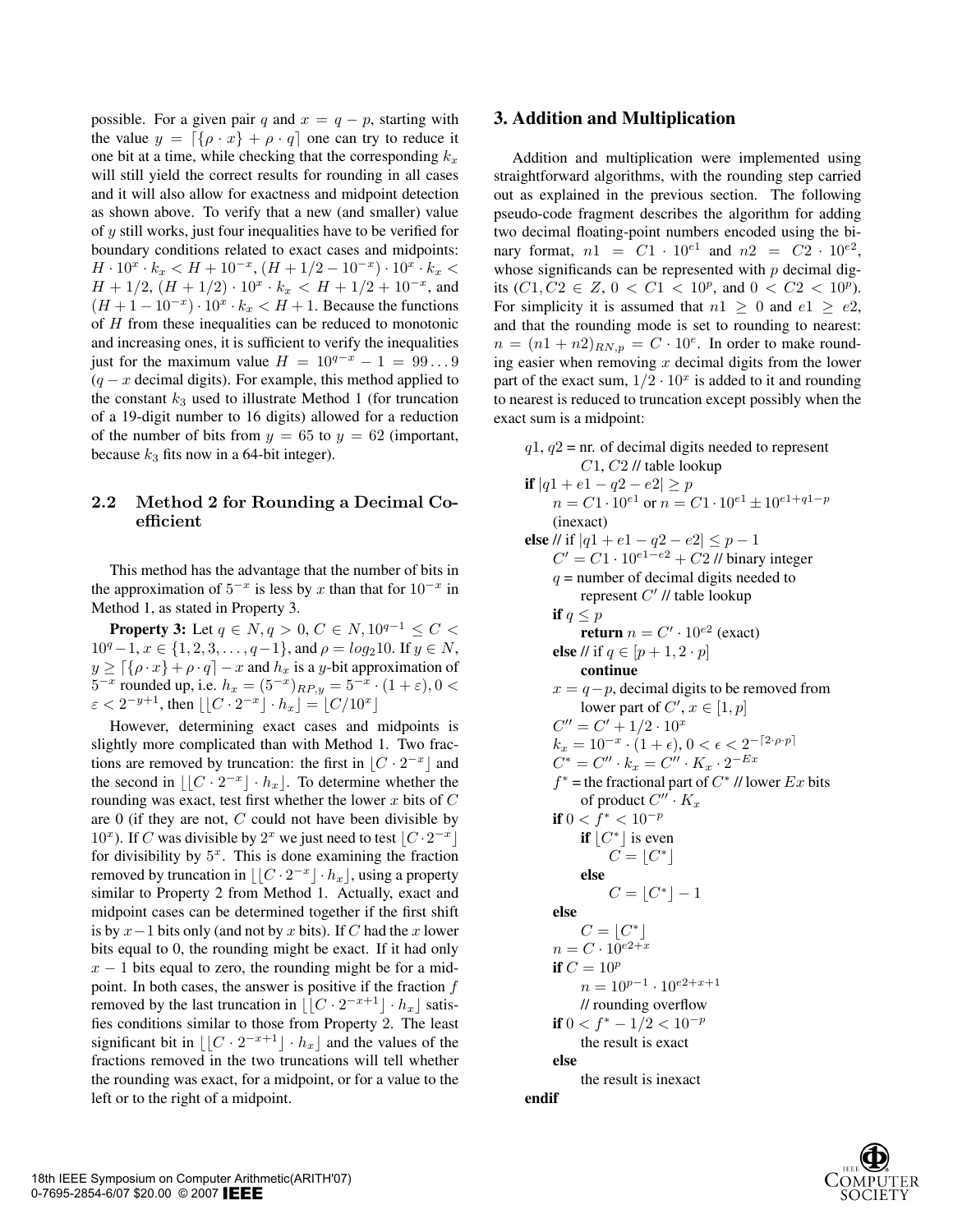For multiplication the algorithm to calculate  $n = (n1 \cdot$  $n/2}_{RN,p} = C \cdot 10^e$  for rounding to nearest is very similar. There are only two differences with respect to addition: the multiplication algorithm begins with

 $C' = C1 \cdot C2$  // binary integer  $q$  = number of decimal digits needed to represent  $C'$  // table lookup

and at the end, before checking for rounding overflow and inexactness, the final result is  $n = C \cdot 10^{e_1 + e_2 + x}$  instead of  $n = C \cdot 10^{e2+x}.$ 

The most interesting aspects are related to the rounding step. For addition and multiplication, the length of the exact result is at most  $2 \cdot p$  decimal digits (if this length is larger for addition then the smaller operand is just a rounding error compared to the larger one and rounding is trivial). This also means that the number  $x$  of decimal digits to be removed from a result of length  $q \in [p+1, 2 \cdot p]$  is between 1 and  $p$ . It is not difficult to prove that the comparisons for midpoint and exact case detection can use the constant  $10^{-p}$ instead of  $10^{-x}$ , thus saving a table read.

Note that  $10^{-p}$  (or  $10^{-x}$ ) cannot be represented exactly in binary format, so approximations of these values have to be used. It is sufficient to compare  $f^*$  or  $f^* - \frac{1}{2}$  (both have a finite number of bits when represented in binary) with a truncation  $t^*$  of  $10^{-p}$  whose unit-in-the-last-place is no larger than that of  $f^*$  or  $f^* - \frac{1}{2}$ . The values  $t^*$  are calculated such that they always align perfectly with the lower bits of the fraction  $f^*$ , which makes the tests for midpoints and exactness relatively simple in practice.

The IEEE status flags are set correctly in all rounding modes. The results in rounding modes other than to nearest are obtained by applying a correction (if needed) to the result rounded to nearest, using information on whether the precise result was exact in the IEEE sense, a midpoint less than an even floating-point number, a midpoint greater than an even number, an inexact result less than a midpoint, or an inexact result greater than a midpoint.

#### **4. Division and Square Root**

The sign and exponent fields are easily computed for these two operations. The approach used for calculating the correctly rounded significand of the result was to scale the significands of the operands to the integer domain and to use a combination of integer and floating-point operations.

The division algorithm is summarized below. The notation  $diqits(X)$  is used for the minimum number of decimal digits needed to represent the integer value  $X$ , and  $p$  is the maximum digit size of the decimal coefficient, as specified by the format:  $p = 16$  for the 64-bit decimal and  $p = 34$  for the 128-bit decimal format.  $EMIN$  is the minimum decimal exponent allowed by the format. Overflow situations are not explicitly treated in the algorithm description below; they can be handled in the return sequence, when the result is encoded in BID format.

\n**if** 
$$
C1 < C2
$$
  $nd = digits(C2) - digits(C1)$   $C1' = C1 \cdot 10^{nd}$   $scale = p - 1$  **if**  $(C1' < C2)$   $scale = scale + 1$  **endif**  $C1^* = C1' \cdot 10^{scale}$   $Q0 = 0$   $e = e1 - e2 - scale - nd/l$  expected  $l$  exponent\n

\n\n**else**  $Q0 = \lfloor C1/C2 \rfloor$ ,  $R = C1 - Q0 \cdot C2/l$  long  $l$  exponent\n

\n\n**else**  $Q0 = \lfloor C1/C2 \rfloor$ ,  $R = C1 - Q0 \cdot C2/l$  long  $l$  integer divide and remainder\n

\n\n**if**  $(R == 0)$  **return**  $Q0 \cdot 10^{e1 - e2} / l$  result is exact **endif**  $scale = p - digits(Q0)$   $C1^* = R \cdot 10^{scale}$   $Q0 = Q0 \cdot 10^{scale}$   $e = e1 - e2 - scale/l$  expected exponent **endif**  $C1 = C1^* / C2$ ,  $R = C1^* - Q1 \cdot C2$   $l$  multiprecision integer divide  $Q = Q0 + Q1$  **eliminate** training zeros from  $Q$ : find largest integer d s.t.  $Q/10^d$  is exact  $Q = Q/10^d$   $e = e + d/l$  adjust expected exponent\n

\n\n**if**  $(e \geq EMIN)$  **return**  $Q \cdot 10^e$  according to current rounding mode  $l$  rounding to nearest based on comparing  $l/C2$  and  $2 \cdot R$  **else compute correct result based on**

The square root algorithm is somewhat similar, in the sense that it requires computing an integer square root of  $2 \cdot p$  digits (while division required an integer divide of  $2 \cdot p$ by  $p$  digits). Due to lack of space we cannot cover the implementation of these integer operations. Rounding of the square root result is based on a test involving long integer

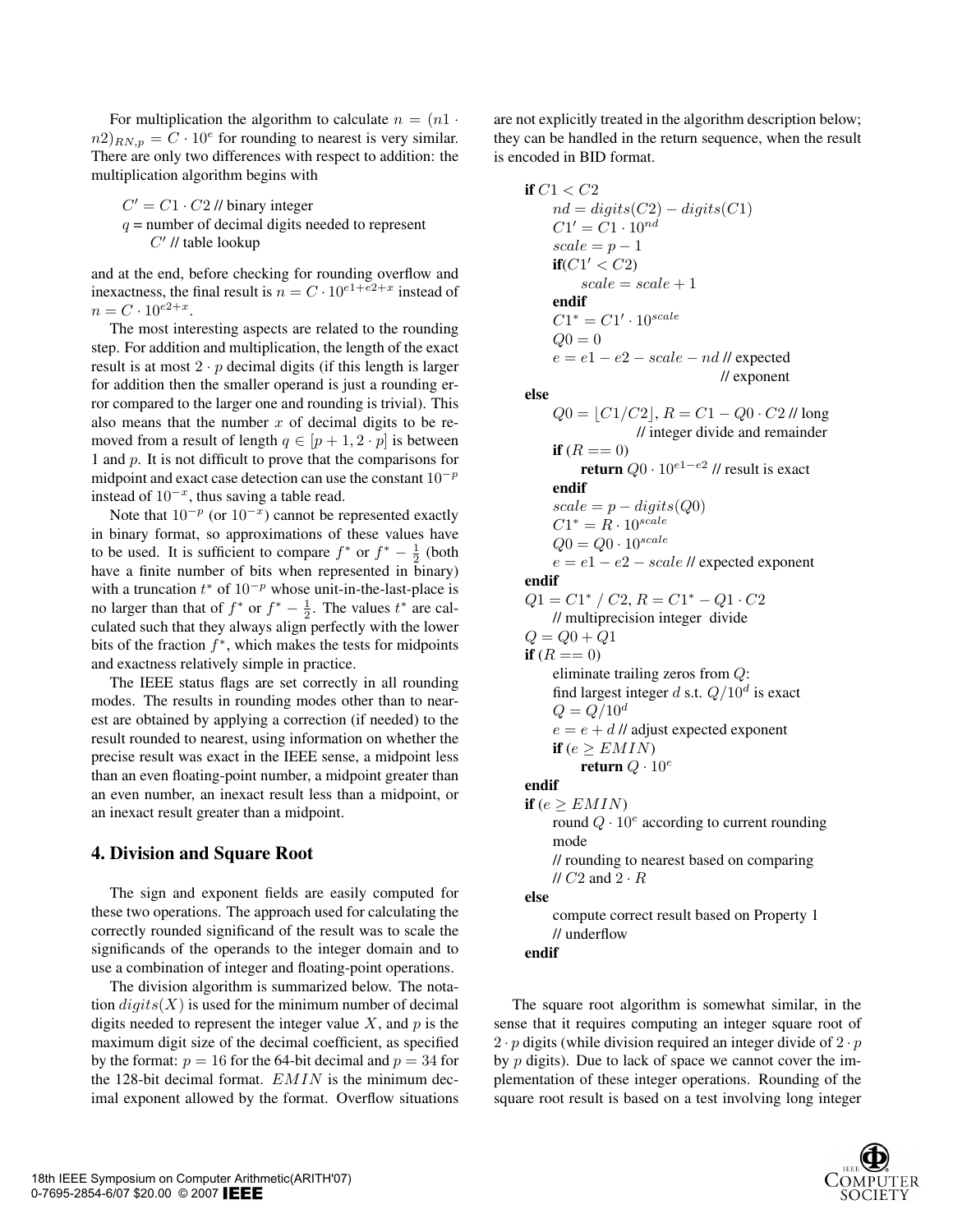multiplication.

# **5. Conversions Between Binary and Decimal Formats**

Conversions between IEEE 754R binary formats and the new decimal formats may sometimes be needed in user applications, and the revised standard draft specifies that these should be correctly rounded. We first sketch the general implementation for two typical cases, and then consider in more detail the intermediate accuracy required to ensure correct rounding.

### **5.1. Conversion from Double Precision to 64-bit Decimal**

The double precision argument encodes the value

 $a = (-1)^{sa} \cdot 2^{ea} \cdot m_a = (-1)^{sa} \cdot 2^k \cdot C_a,$ 

with  $C_a$  an integer in the range  $[0, 2^{53})$  and k an integer in the range  $[-1074, 971]$ . We first check for and handle zeros, infinities and NaNs, and normalize denormal inputs, so we can thereafter assume  $2^{52} \leq C_a < 2^{53}$  and  $-1126 \leq k \leq$ 971 (the lower exponent range expands because we force normalization).

The standard specifies that when a binary-decimal conversion is exact, the preferred exponent is zero, and otherwise is as small as possible. The main path of the algorithm is for the inexact case, where the preferred exponent choice implies that the output should be normalized. However, first we intercept the exact cases where the main path might result in a suboptimal choice of exponent. These cases can be checked for based only on the input exponent and the number of trailing zeros in the significand, using a small table of upper limits; no divisibility testing is needed.

For the main path, normalization constrains the input in some range  $2^{\alpha} < a < 2^{\alpha+1}$ , so there are at most two possible choices for the decimal exponent, say f and  $f + 1$ . For each input exponent  $k$  we tabulate the corresponding  $f$  as well as the significand breakpoint m so that if  $C_a \leq m$  the provisional exponent selected is f and otherwise is  $f + 1$ . (Once we get down to the minimal output exponent we need to set f to that value and choose a dummy value of  $m$  so that the test will always select  $f$ . In the present example, this cannot occur anyway, but it can for other format combinations.) So we test if  $C_a \leq m$  and select the provisional output exponent, say  $f$ , and then obtain from another table an approximation to  $2^{k}/10^{f}$ , scaled to an integer. The accuracy of these tables was selected (see the discussion below) so that from the product of this multiplier  $r$  with  $C_a$  we can determine correct rounding in all modes. Rounding may result in an overspill of the output to exactly  $10^d$  where d is the output precision; in this case we use  $10^{d-1}$  instead and

increment the provisional exponent (this is why we called it "provisional").

### **5.2. Conversion from 64-bit Decimal to Double Precision**

This conversion is very similar in overall structure to the conversion in the other direction. In some respects it is simpler, because we need no special treatment of exact results and always aim for a normalized output, though we *do* need to handle overflow and underflow. We force normalization of the input in the same 'binary' sense, constraining the input coefficient to a range  $2^{\alpha} \leq C_a < 2^{\alpha+1}$  by shifting it appropriately; this is easier than testing for divisibility by 10 and also gives a tighter range. We cannot compensate for this shift l by modifying the *input* exponent (which is decimal), but rather need to incorporate the difference into the *output* exponent by a simple subtraction. The only complication is that now we cannot build the minimal exponent into the tables, because it may be modified by this subtraction. Thus, in the case of underflow we need to manually shift the intermediate result of the product  $r \cdot C_a$  right by l bits before deducing the rounded result. (Just shifting the rounded output afterwards might result in incorrect double rounding in rare cases.)

#### **5.3. Required accuracy**

Here we explain how bounds were obtained on the required accuracy in the table entries approximating  $2^k/10^f$ and  $10^f/2^k$ , as well as in the calculations involving them. We seek to determine how "hard to round" a conversion can be, i.e. the minimum nonzero relative difference between a floating-point number in the input binary or decimal format and a rounding boundary (floating-point number or midpoint) in the output decimal or binary format. In each case we need to find how small an expression of the following form can become:

$$
\left|\frac{2^e\cdot m}{10^d\cdot n}-1\right|
$$

where the possible  $e$  and  $d$  are determined by the exponent ranges of the formats, and the possible sizes of the integers  $m$  and  $n$  by their precision. (When we want to consider midpoints, we simply permit twice the range in that significand.) If we seek a purely analytical answer, we can observe that either the numbers are exactly equal or else:

$$
\left|\frac{2^e\cdot m}{10^d\cdot n}-1\right|=\frac{|2^e\cdot m-10^d\cdot n|}{|10^d\cdot n|}\geq \frac{1}{|10^d\cdot n|}
$$

because all quantities are integers. However, this bound is somewhat discouraging, because the exponent may be very

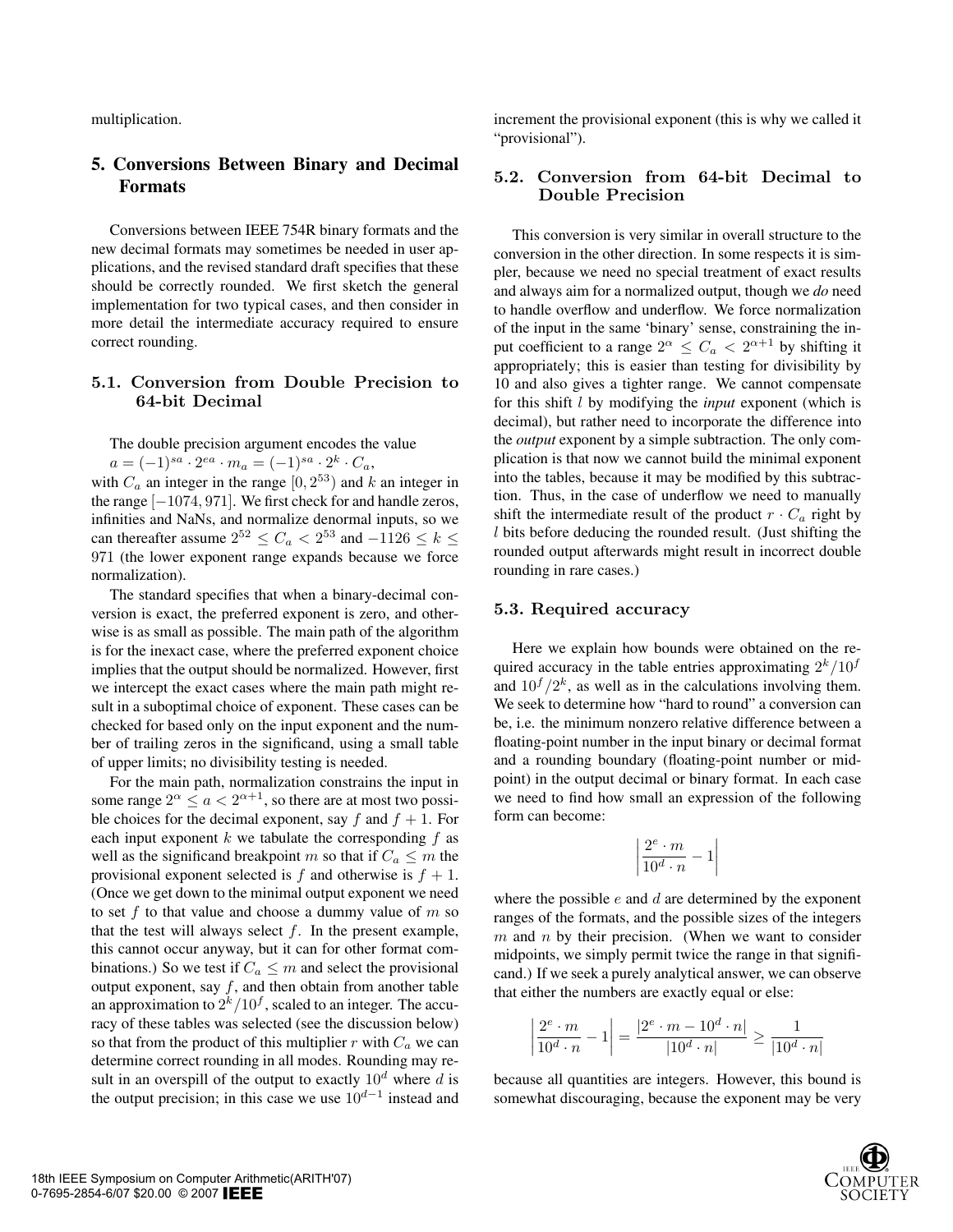large. For example, in the decimal128 format, we could conceivably have  $d = 6111$ , meaning that we would need to perform a computation accurate to *thousands* of bits to be sure of rounding correctly. We can get a sharper bound by systematically examining the possible exponent combinations. The relative difference can be written as

$$
\left|\frac{2^e/10^d-n/m}{n/m}\right|
$$

By slightly expanding the exponent ranges, we can assume without loss of generality that both significands  $m$  and  $n$  are normalized. This means that there is a tight correlation between the two exponents, so for a given value of  $e$ , there are only a few non-trivial cases for  $d$ , or vice versa. With  $2^e/10^d$  fixed it suffices to find the minimal absolute difference:

$$
\left|2^e/10^d-n/m\right|
$$

and for each  $e$  and  $d$  we find lower bounds on this quantity subject to the size constraints on  $m$  and  $n$ , using a variant of the usual algorithms in diophantine approximation based on computing a sequence of convergents using mediants or continued fractions. As we might expect from a naive statistical argument, the bounds determined are much sharper, typically a few bits extra beyond the *sum* of the precisions of the input and output formats. For example, one of the hardest cases for converting from binary64 to decimal64 is the following, with a relative distance of  $2^{-115.53}$ :

$$
2^{479}\cdot 5789867926332032\approx 10^{144}\cdot 9037255902774040\frac{1}{2}
$$

and a difficult case for conversion from decimal64 to binary64 is a relative difference of  $2^{-114.62}$  for:

$$
10^{-165} \cdot 3743626360493413 \approx 2^{-549} \cdot 6898586531774200 \frac{1}{2}
$$

## **6. Performance Data**

In this section we present performance data in terms of clock cycle counts needed to execute several library functions. Median and maximum values are shown. Minimum values were not considered very interesting (usually a few clock cycles) because they reflect just a quick exit from the function call for some special-case operands. To obtain the results shown here, each function was run on a set of tests covering corner cases as well as ordinary cases. The mix of data has been chosen to exercise the library (including special cases such as treatment of NaNs and infinities) rather than to be representative of a specific decimal floating-point workload.

These preliminary results give a reasonable estimate of worst-case behavior, with the median information being a good measure of the performance of the library.

| Function          | <b>EM64t</b> | <b>EM64t</b> | $IA-64$   |
|-------------------|--------------|--------------|-----------|
| Name              | Xeon 5100    | Xeon         | Itanium 2 |
|                   | $3.0$ GHz    | 3.2 GHz      | $1.4$ GHz |
| abs128            | 19/1         | 2/2          | 44 / 44   |
| abs64             | 15/6         | 6/5          | 12/12     |
| add128            | 205/94       | 337/178      | 242 / 149 |
| add64             | 133/71       | 249/132      | 219/118   |
| div128            | 808/559      | 1369 / 1020  | 679/454   |
| div64             | 266/171      | 484/312      | 294/180   |
| fma64             | 283/211      | 487/365      | 284/228   |
| maxnum128         | 108/69       | 187/130      | 120/85    |
| minnum128         | 113/75       | 182/126      | 117/82    |
| mul128            | 449 / 307    | 750/543      | 306/280   |
| mul <sub>64</sub> | 132/69       | 227/116      | 149/102   |
| quantize128       | 97/92        | 188/172      | 100/98    |
| quantize64        | 45/27        | 78/64        | 76/62     |
| $sqrt{128}$       | 544/519      | 1001/911     | 458/431   |
| sqrt64            | 194/188      | 292/287      | 223/213   |

**Table 1. Clock cycle counts for a subset of** *arithmetic* **functions** {**Max / Median Values**}

Test runs were carried out on four different platforms to get a wide sample of performance data. Each system was running Linux. The best performance was on the Xeon 5100 EM64t platform, where the numbers are not too far from those for possible hardware solutions.

Table 1 contains clock cycle counts for a sample of *arithmetic* functions. These are preliminary results as the library is in pre-beta development stage. A small number of optimizations were applied, and significant improvements are still possible.

| Function                                     | <b>EM64t</b> | <b>EM64t</b> | $IA-64$   |
|----------------------------------------------|--------------|--------------|-----------|
| Name                                         | Xeon 5100    | Xeon         | Itanium 2 |
|                                              | 3.0 GHz      | $3.2$ GHz    | $1.4$ GHz |
| $\text{cvt\_bid128\_to\_int32}$              | 127/51       | 240/107      | 143/92    |
| $cvt_int32_to_bid64$                         | 98/9         | 167/13       | 181/13    |
| $\text{cvt}\_$ int $32\_$ to $\text{bid}128$ | 97/46        | 169/84       | 182/93    |
| cvt_string_to_bid128                         | 336/54       | 321/133      | 391/95    |
| cvt_string_to_bid64                          | 215/82       | 553/81       | 332/133   |
| cvt_bid128_to_string                         | 345 / 103    | 812/201      | 509/198   |
| cvt bid64_to_string                          | 130/84       | 249/152      | 281/155   |

**Table 2. Clock cycle counts for a subset of** *conversion* **functions** {**Max / Median Values**}

Table 2 contains clock cycle counts for *conversion* functions. It is worth noting that the BID library performs well

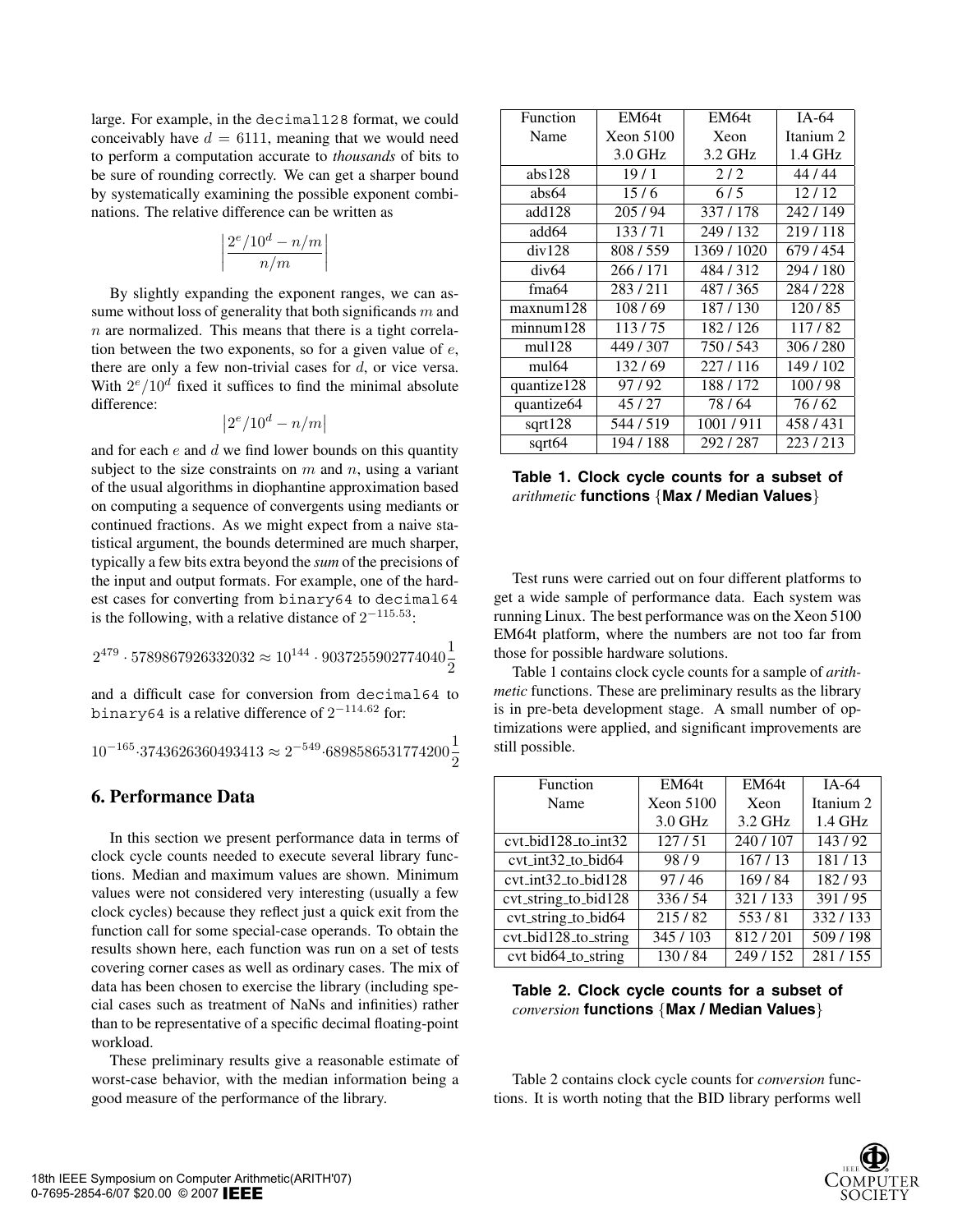|  | even for conversion routines to and from string format. |  |  |  |
|--|---------------------------------------------------------|--|--|--|
|  |                                                         |  |  |  |

| Function             | EM64t     | <b>EM64t</b> | $IA-64$   |
|----------------------|-----------|--------------|-----------|
| Name                 | Xeon 5100 | Xeon         | Itanium 2 |
|                      | $3.0$ GHz | 3.2 GHz      | 1.4 GHz   |
| class128             | 116/22    | 181/31       | 81/5      |
| class <sub>64</sub>  | 30/17     | 60/23        | 31/5      |
| quiet_cmp_eq128      | 111/67    | 175/111      | 83/68     |
| quiet_cmp_eq64       | 74/27     | 145/42       | 77/33     |
| quiet_cmp_gt128      | 117/75    | 180/120      | 87/73     |
| quiet_cmp_gt_eq64    | 54/41     | 93/62        | 53/47     |
| qt_cmp_lt_unord128   | 118/74    | 182/120      | 88/74     |
| qt_cmp_lt_unord64    | 56/42     | 93/63        | 53/48     |
| rnd_integral_away128 | 95/84     | 190/164      | 113/99    |
| rnd_integral_away64  | 43/40     | 71/61        | 78/62     |
| rnd_integral_zero128 | 91/78     | 180/150      | 117/100   |
| rnd_integral_zero64  | 41/13     | 71/40        | 78/51     |
| total_order128       | 122/78    | 194 / 128    | 98/85     |
| total_order_mag128   | 109/72    | 176/117      | 96/81     |

## **Table 3. Clock cycle counts for a subset of** *miscellaneous* **functions** {**Max / Median Values**}

Table 3 contains clock cycle counts for *other miscellaneous* IEEE 754R functions. Details on these functions can be found in the latest draft of the revised IEEE standard for floating-point arithmetic [2].

It is interesting to compare these latencies with those for other approaches. For example the decNumber package [12] run on the same XEON 5100 system has a maximum latency of 684 clock cycles and a median latency of 486 clock cycles for the add64 function. As a comparison, the maximum and median latencies of a 64-bit addition on the 3.0GHz Xeon 5100 are 133 and 71 clocks cycles respectively. Another example is that based on its median latency, the 64-bit BID add is less than four times slower than of a four clock cycle single precision binary floating-point add operation in hardware on a 600 MHz Ultra Sparc III CPU of just a few years ago.

## **7. Conclusion**

In this paper we presented some mathematical properties and algorithms used in the first implementation in software of the IEEE 754R decimal floating-point arithmetic, based on the Binary Integer Decimal encoding. We concentrated on the problem or rounding correctly decimal values that are stored in binary format while using binary operations efficiently, and also presented briefly other important or interesting algorithms used in the library implementation. Finally, we provided a wide sample of performance numbers which demonstrate that the possible speedup of hardware implementations over software may not be as dramatic as previously estimated.

As we look toward the future we expect further improvements in performance through algorithm and code optimizations as well as enhanced functionality, for example through addition of transcendental function support. Furthermore, we believe that hardware support can be added incrementally to improve decimal floating-point performance as demand for it grows.

# **References**

- [1] Institute of Electrical and Electronics Engineers. Standard for Binary Floating-Point Arithmetic, *IEEE Std 754-1985.*
- [2] Institute of Electrical and Electronics Engineers. Draft Standard for Floating-Point Arithmetic P754. *http://754r.ucbtest.org/drafts/754r.pdf.* September 2006.
- [3] P. Tang, "Binary-Integer Decimal Encoding for Decimal Floating Point" Technical Report. Intel Corporation. Available at *http://754r.ucbtest.org/issues/decimal/bid rationale.pdf*
- [4] M. F. Cowlishaw, "Densely packed decimal encoding." *IEEE Proceedings - Computers and Digital Techniques*, vol. 149, pp. 102-104. May 2002
- [5] W. Buchholz, "Fingers or fists? (The Choice of Decimal or Binary Representation)," *Communications of the ACM*, vol. 2, no. 12, pp. 3-11, 1959.
- [6] European Commission. "The introduction of the euro and the rounding of currency amounts." Available at *http://europa.eu.int/comm/economy finance /publications/euro papers/2001/eup22en.pdf*, March 1998.
- [7] IBM Corporation. "The telco bench." Available at *http://www2.hursley.ibm.com/decimal/telco.html*, March 1998.
- [8] Standard ECMA-334, "C# language specification." Available at http://www.ecmainternational.org/publications/files/ECMA-ST/Ecma-334.pdf, 2005
- [9] "ISO 1989:2002 Programming Languages COBOL," *ISO Standards, JTC 1/SC 22*, 2002.
- [10] W3C, "XML Scheme Part 2: Datatypes Second Edition." Available at *http://www.w3.org/Tr/2004/RECxmlschema-2-20041028/*, October 2004.